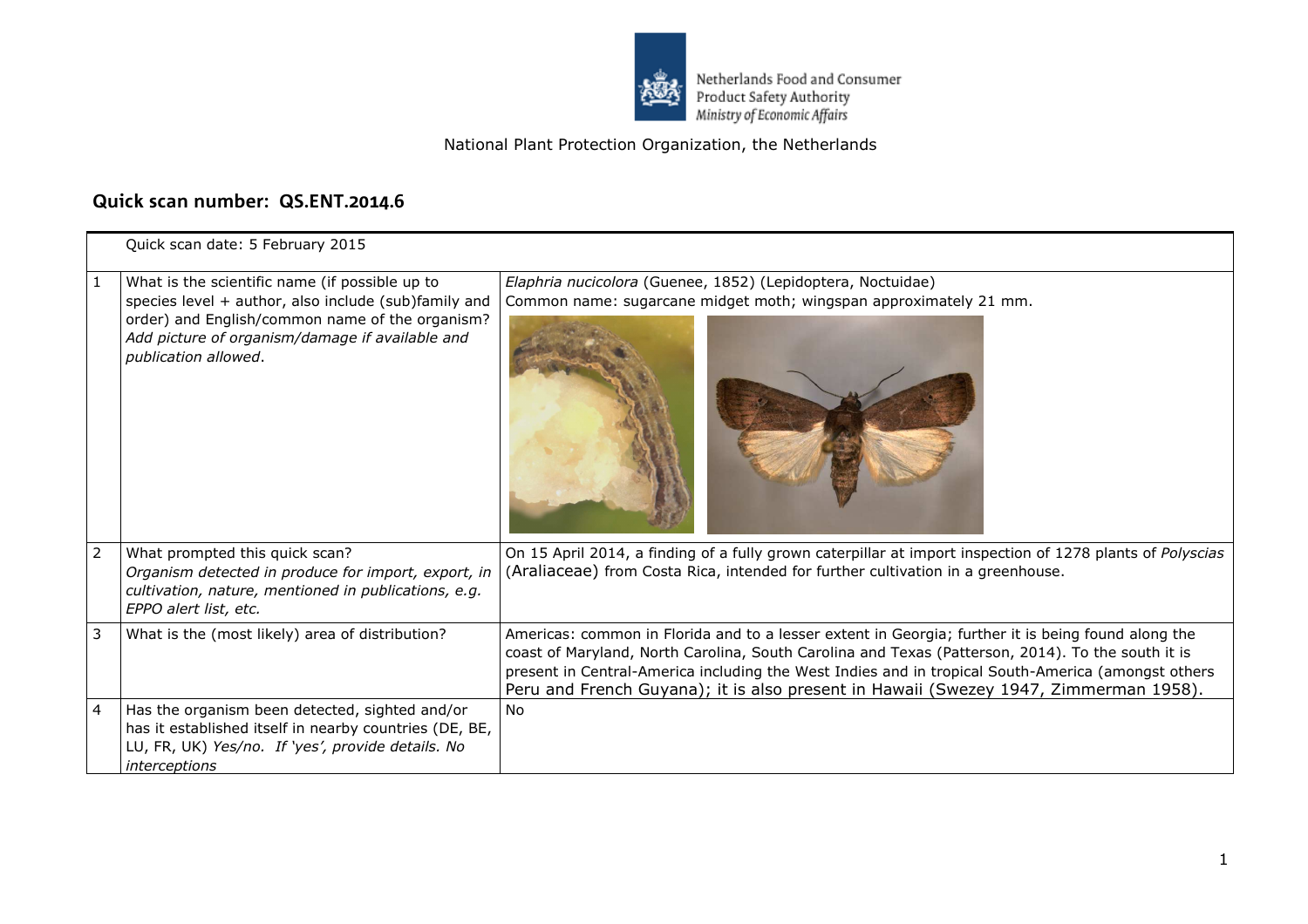| 5<br>Does the organism cause any kind of plant damage<br>in the current area of distribution and/or does the<br>consignment demonstrate damage suspected to<br>have been caused by this organism?<br>Yes/no + host plants + short explanation of<br>symptoms.<br>Please indicate also when the organism is otherwise<br>harmful (e.g. predator, human/veterinary<br>pathogen vector, etc.). | E. nucicolora has been indicated as a major pests of pineapples in the tropical regions of the Western<br>Hemisphere, including Mexico, Central and South America (VBC 2013). It is reported as a recent<br>problem in pineapple production in the Atlantic coast of Costa Rica. Damage on pineapple in Costa<br>Rica was first reported in 2000. The larvae feed on the skin of the fruit causing the skin to become<br>foul and malformed, reducing commercial value (Calvo Gonzalez & Garza Vásquez 2007).<br>No reports have been found of damage on any other host plant $(#7)$ .                                                                                                                                                                                                                                                                                                                                                                                                                                                                                                                                       |
|---------------------------------------------------------------------------------------------------------------------------------------------------------------------------------------------------------------------------------------------------------------------------------------------------------------------------------------------------------------------------------------------|------------------------------------------------------------------------------------------------------------------------------------------------------------------------------------------------------------------------------------------------------------------------------------------------------------------------------------------------------------------------------------------------------------------------------------------------------------------------------------------------------------------------------------------------------------------------------------------------------------------------------------------------------------------------------------------------------------------------------------------------------------------------------------------------------------------------------------------------------------------------------------------------------------------------------------------------------------------------------------------------------------------------------------------------------------------------------------------------------------------------------|
| 6<br>Indicate the (provisional) probability of<br>establishment of the organism in the Netherlands<br>regarding climate and ecology.<br>In greenhouses (low, medium, high)<br>Outdoors (low, medium, high)<br>Otherwise (e.g. storage facilities, human<br>environment)<br>Please illustrate with information/references                                                                    | Establishment outdoors is unlikely. The species favours a tropical climate, although it is also<br>(temporarily) present in the coastal area's of South- and North Carolina and, only in June, in<br>Maryland which have a more temperate climate. The probability of establishment in greenhouses is<br>assessed medium. The species is polyphagous which increases the probability to find a suitable host<br>plant. However, no examples of presence in greenhouses are known to us.                                                                                                                                                                                                                                                                                                                                                                                                                                                                                                                                                                                                                                      |
| What are the host plants? Which host plants are<br>commercially grown in the Netherlands and which<br>are present in the natural environment?<br>If establishment is restricted to greenhouse climate,<br>list only host plants in greenhouses.                                                                                                                                             | The larvae are polyphagous, having been recorded from several species of host plants of different<br>families (Zimmerman 1958). Robinson (2010) reports Cucurbitaceae and Gramineae as host plants.<br>In a laboratory test, Habeck (1965) reports the larvae feeding on Bidens pilosa, chickweed, rape,<br>mustard, turnip, lupine, white clover and rye. He also successfully reared it on an artificial diet. The<br>species is regularly intercepted by the USDA on consignments of imported pineapple fruits (Ananas<br>comosus) (Gilligan & Passo 2014). Previous interceptions by the NPPO the Netherlands were on plants<br>of Chrysalidocarpus (Honduras), 2 times on fruits of Momordica (Suriname) and 4 times on plants<br>from Costa Rica (Codiaeum (2x), Draceana and Ananas comosus (plants)).<br>The common name for the species, sugarcane midget moth, does not seem very appropriate, since<br>there are no recent sources reporting the species actually feeding on sugarcane. Hall (1988) collected<br>insects on sugarcane in Florida each year from 1981 to 1987 and never found Elaphria nucicolora. |
| 8<br>Provide a provisional estimation of type and amount<br>of direct and indirect economic damage (e.g. lower<br>quality, lower production, export restrictions, threat<br>to biodiversity, etc.) likely to occur if the organism<br>would become established?                                                                                                                             | Larvae can attack all aboveground plant parts and some cosmetic damage can be expected. However,<br>given the reported damage on pineapple only (see at $#5$ and $#7$ ), it seems unlikely that significant<br>damage in the Netherlands will occur. Pine apple is neither known as an (important) crop in other EU<br>member states.                                                                                                                                                                                                                                                                                                                                                                                                                                                                                                                                                                                                                                                                                                                                                                                        |
| 9<br>How rapid is the organism expected to spread after<br>introduction (by natural dispersal and human<br>activity)?                                                                                                                                                                                                                                                                       | No data are available on the flight capacity of Elaphria nucicolora, but Noctuids are relative good<br>flyers in general and natural dispersal is estimated to take place at a medium rate (e.g. in the range<br>of 10 - 100 km's a year). The rate of natural spread under Dutch climatic conditions (e.g. between<br>glasshouses during summer) is, however, highly uncertain. Spread by human activity is likely, since<br>the eggs and young larvae are hard to detect. Pupation usually takes place in the soil, so plants in<br>containers can carry the pupae.                                                                                                                                                                                                                                                                                                                                                                                                                                                                                                                                                        |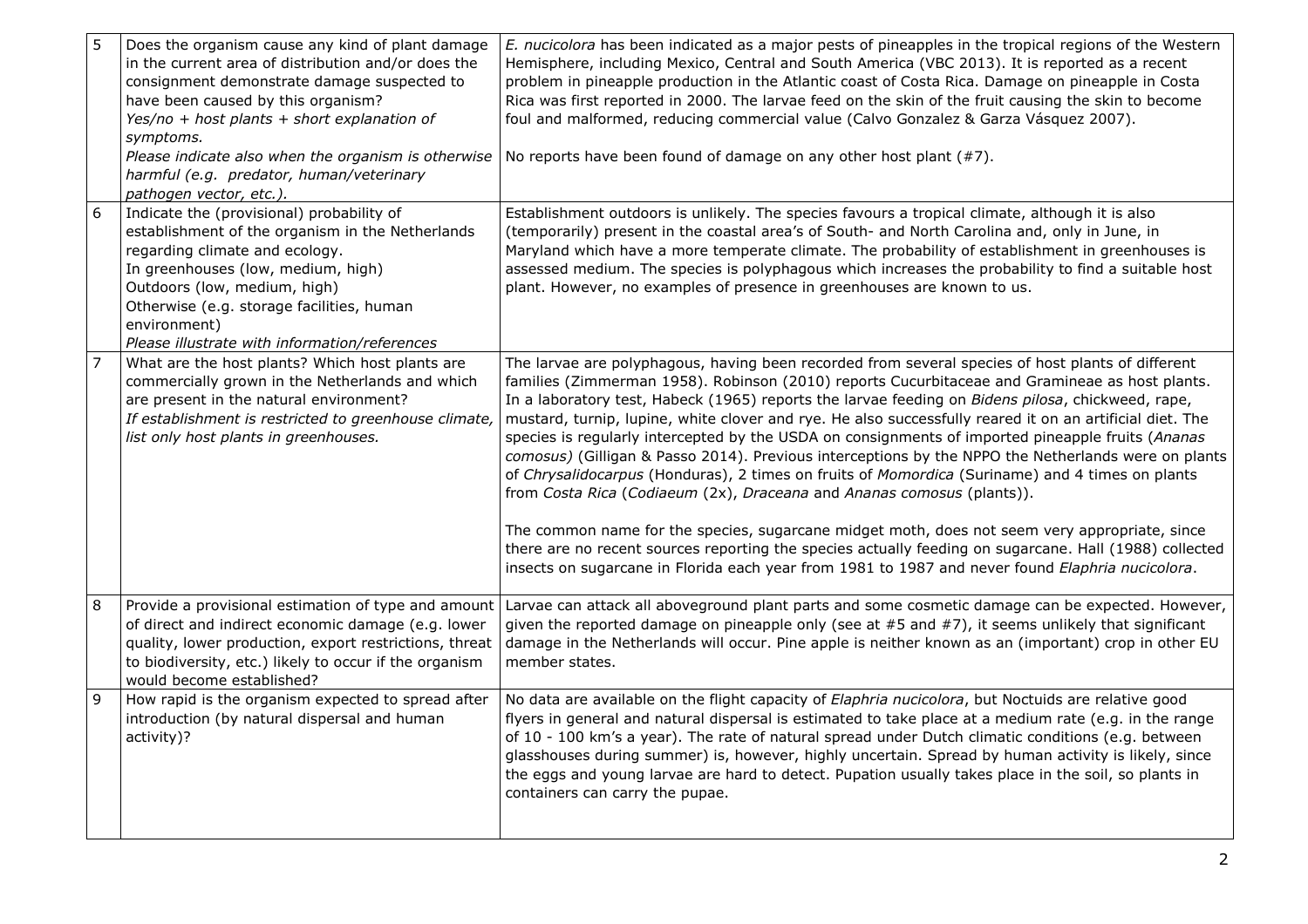| 10 | In what manner could the organism enter the                                                                                                                                                                                                                                                                           | Elaphria nucicolora may enter the Netherlands through importation of plants or fruits (e.g. pineapple                                                                                                                                                                                                                                                                                                                                                                                                                                                                                                                                                                                                                                                                                                                                                                                                                                                                                                                                                                                                                                                                                                                                                                                                                                                                                                                                                                                                      |
|----|-----------------------------------------------------------------------------------------------------------------------------------------------------------------------------------------------------------------------------------------------------------------------------------------------------------------------|------------------------------------------------------------------------------------------------------------------------------------------------------------------------------------------------------------------------------------------------------------------------------------------------------------------------------------------------------------------------------------------------------------------------------------------------------------------------------------------------------------------------------------------------------------------------------------------------------------------------------------------------------------------------------------------------------------------------------------------------------------------------------------------------------------------------------------------------------------------------------------------------------------------------------------------------------------------------------------------------------------------------------------------------------------------------------------------------------------------------------------------------------------------------------------------------------------------------------------------------------------------------------------------------------------------------------------------------------------------------------------------------------------------------------------------------------------------------------------------------------------|
|    | Netherlands? Mention pathways.                                                                                                                                                                                                                                                                                        | or Momordica fruit). Entering through natural spread is very unlikely: there are no records of the<br>species reaching Europe on their own, nor has it been reported anywhere in Europe.                                                                                                                                                                                                                                                                                                                                                                                                                                                                                                                                                                                                                                                                                                                                                                                                                                                                                                                                                                                                                                                                                                                                                                                                                                                                                                                   |
| 11 | Has the organism been detected on/in a product<br>(cut flowers, fruit, ) destined for the consumer<br>market?<br>If "no", please go to question 13                                                                                                                                                                    | <b>No</b>                                                                                                                                                                                                                                                                                                                                                                                                                                                                                                                                                                                                                                                                                                                                                                                                                                                                                                                                                                                                                                                                                                                                                                                                                                                                                                                                                                                                                                                                                                  |
| 12 | If the organism has been found on/in product other<br>than plants for planting (e.g. cut flowers, fruit,<br>vegetables), are there any risks of introduction and<br>establishment in crop areas and/or natural<br>environment in the Netherlands?<br>Only to be answered in case of an interception<br>and/or a find. |                                                                                                                                                                                                                                                                                                                                                                                                                                                                                                                                                                                                                                                                                                                                                                                                                                                                                                                                                                                                                                                                                                                                                                                                                                                                                                                                                                                                                                                                                                            |
| 13 | Additional remarks                                                                                                                                                                                                                                                                                                    | • Calvo Gonzalez & Garza Vásquez (2007) reported a life cycle of 32.1 days: 3.9 days for the<br>average egg stage, 23 days for larvae, 1.3 days for prepupae, 3.6 days for the pupal stage; the life<br>span of an average adult was 10.3 days (note: temperature not indicated). High rates of mortality<br>were presented in all life stages. A biological control agent (Diptera order, family Tachinidae,<br>Gaediopsis) was reared from the laboratory culture; its ability to control Elaphria nucicolora was,<br>however, not established.<br>• Habeck (1965) reported from a laboratory test at 21°C a lifecycle with 20-35 (mean 25.7) days for<br>the larva, and a mean of 13.4 days for the pupa. Two females laid 923 and 917 eggs, respectively.<br>The adults lived between $12 - 16$ days.                                                                                                                                                                                                                                                                                                                                                                                                                                                                                                                                                                                                                                                                                                  |
| 14 | References<br>(Websites acc. April 16, 2014)                                                                                                                                                                                                                                                                          | Calvo González SM, Garza Vásquez D (2007) Elaphria nucicolora Guenée (Noctuidae:<br>Amphipirinae), nueva plaga de la piña en el caribe costaricense. PhD thesis, Lima, Costa Rica<br>• Gilligan TM, Passoa SC (2014) LepIntercept, An identification resource for intercepted Lepidoptera<br>larvae. Identification Technology Program (ITP), USDA-APHIS-PPQ-S&T, Fort Collins, CO.<br>www.lepintercept.org.<br>• Habeck DH (1965) Laboratory culture and development in Elaphria nucicolora (Lepidoptera,<br>Noctuidae). Florida Entomologist, 48(3): 187-188.<br>• Hall GA (1988) Insects and mites associated with sugarcane in Florida. Fla. Entomol. 71(2): 138-<br>150.<br>• Patterson B (2014) Moth photographers group:<br>http://mothphotographersgroup.msstate.edu/species.php?hodges=9676<br>• Robinson GS, Ackery PR, Kitching IJ, Beccaloni GW & Hernández LM (2010) HOSTS - A Database of<br>the World's Lepidopteran Hostplants. NHM, London. http://www.nhm.ac.uk/hosts.<br>• Swezey OH (1947) Elaphria nucicolora (Guenee), a recent Immigrant to Hawaii (Lepidoptera:<br>Agrotidae: Acronictinae). Proc. Hawn. Ent. Soc. XIII(1): 99-100.<br>• (VBC) Valent BioSciences Corporation (2013) Ag microbials.<br>http://microbials.valentbiosciences.com/valent-biosciences-corporation-microbial-<br>home/pests/pineapple-pests<br>• Zimmerman EC (1958) Insects of Hawaii. Volume 7, Macrolepidoptera. Hawaii: University of Hawaii<br>Press, xi + 542 p. http://hdl.handle.net/10125/7336 |